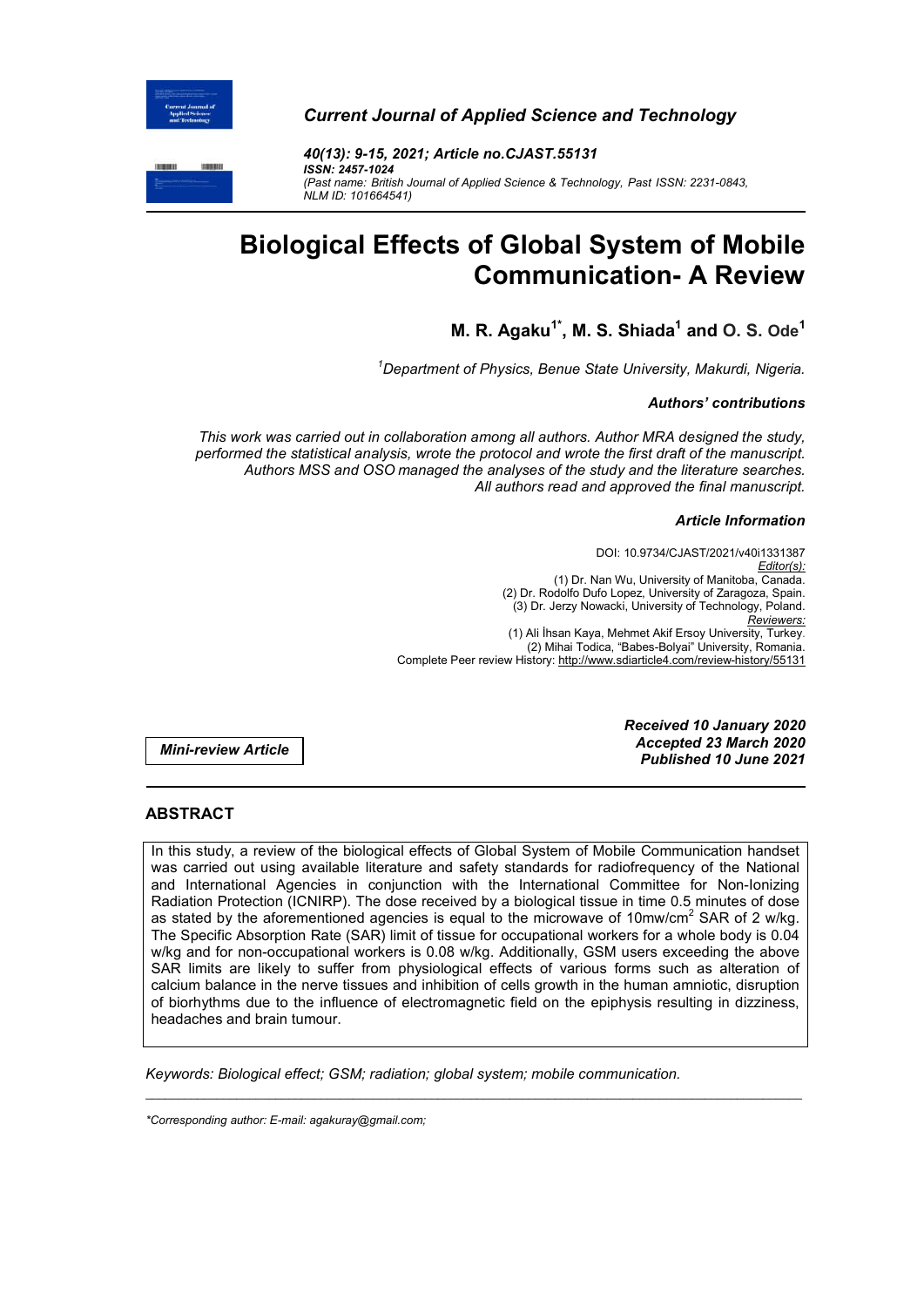#### **1. INTRODUCTION**

Global System for Mobile communication *(*GSM) is defined as a transmitter and a receiver of radiofrequency waves through a mobile station, i.e. it is a trans-receiver of microwaves. GSM handset through a mobile station, i.e. it is a transreceiver of microwaves. GSM handset transmits signals with the frequency band between (800- 900) MHz. this signals emits radiations of the electromagnetic energy into air, this emitted radiation from a point source ( the mobile station) gets absorbed by human body tissues often the head of human beings is closer to the radiation source (GSM handsets). Radiations of this type are normally non-ionizing in nature. These radiations recur on a power of 2 watts per kilogram on the frequency of 900 MHz and 1.6 watts per kilogram on the frequency of 1800MHz as recommended by the international committee on non-ionizing protection (ICNIRP) [1,2].

Different forms of Electromagnetic energies are categorized by their wavelength and frequencies. For instance, the radio frequency part of the electromagnetic is generals designed as when the part of spectrum where spectrum, where electromagnetic waves have frequencies within the range of 3KHz to 300GHz, is called microwave, which is a specific category of radio waves (GSM waves) that can be defined as radiofrequency energy frequency ranges from several hundred hertz (MHz) to several thousand hertz (GHz). Specifically, most mobile phones operate within the frequency range of (900-2200) MHz for the digital systems, while the analogue system operates on the frequency between (450- 900) MHz.

According to Armstrong and K.R. Foster [3], exposure to GSM Frequency (Radio frequency) signals vary from occupational to nonoccupational exposure. Non-occupational exposure is based on the distance of the population to the transmitter, while occupational exposure is based on the job transmitter [2,4].

It is possible that some jobs are adequate indicators of Radiofrequency exposure. That is, jobs that have more chances of exposing the worker to GSM frequency (Radio Frequency/ Radiations which are more likely to be faced with the health hazards of electromagnetic radiation like heating of cells and tissues which might have adverse biological effects.

There is no means of communication that has revolutionized communication like the GSH

handset, the effects of GSM handset on the society and the country as a whole are too numerous to mention, to mention but a few is job creation, the formalism of capital influence indigenous skills acquisition and Bio-effects of GSM etc. GSM radiation is also known as microwaves, Body tissues react differently to this frequency wave depending on the electrical properties of the tissue.

The human head is mostly exposed to this radiation emitted at certain angles from the point source to the head [5,6]. These radiations cause a vibration of tissues and probably rise in temperature of the tissue causing bio-effects like fatigue, loss of mental attention etc.

The physiological effects of various forms are caused by GSM pulse-modulated radiation such effects include alteration of the calcium balance in nerve tissue and inhibition of cells grown in the human amniotic epithelium Disruption of<br>biorhythms through the influence of biorhythms Electromagnetic fields on the epiphysis, synthesis of melatonin in the epiphysis (pineal gland is inhibited [7]. Melatonin is a hormone that acts as ant-0xident and prevents the high level of estrogen foster cancer in dividing tissues. GSM frequency signals can cause a variety of other health effects like headache, dizziness etc. Due to the wide use of GSM handset it become necessary to alert GSM user in this research to be mindful of the time they spend on communication through on the phone to minimize the bio-effects of GSM handset frequency signals (Radiofrequency signals) or microwaves using the available materials as well as to advice on the safety measures on the use of GSM handsets. To this end, the review seeks to explore the biological effects of GSM.

# **2. RADIO FREQUENCY AND RELATED EFFECTS**

# **2.1 Specific Absorption Rate (SAR) for Radio Frequency**

Fritz and Stain [8] defined the specific absorption rate (SAR) as the rate at which radiofrequency energy is absorbed per unit mass of biological tissue. The dosimetry is the quantification of the magnitude and destruction of absorbed electromagnetic energy within human and biological objects that are exposed to electromagnetic radiation. The unit of specific absorption rate (SAR) is watts per kilogram (W/kg) or milliwatts per gram (Mw/g).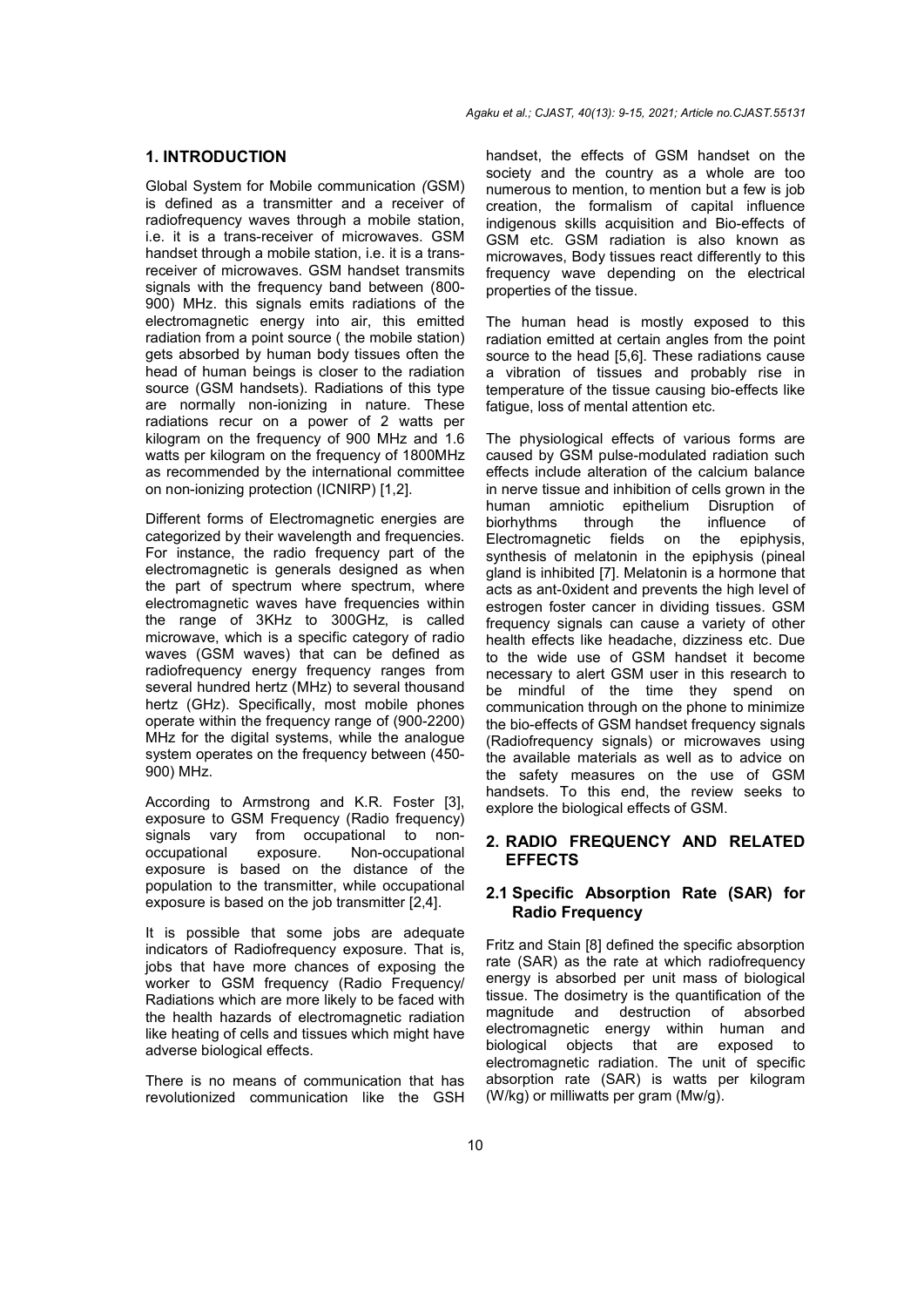#### **2.2 Absorbed Dose**

The absorbed dose is the quantity or the amount of radiofrequency energy absorbed per unit kilogram of body tissue. It has the same unit of measurement as the specific absorption rate (SAR). The absorbed dose varies with the power density of the radiating sources. Under the normal circumstance, the interaction of body tissues with microwaves from the global system for mobile communication is very small at a particular time, but when accumulated over a long time. It becomes macroscopic (i.e. it can cause a macroscopic effect) e.g. brain and blood cancer.

Different human organs and tissues have<br>different sensitivities to radio-frequency radio-frequency radiations. It has been found that microwaves cause a vibration of tissues and subsequently heat production.

The does limit for radiofrequency radiation varies from one country to another due to widespread public concern and differences in opinion between the experts from within the industry itself. It has become difficult due to these opinions to harmonize standard for specific absorption rate (SAR) limits.

However, ICNIRP set the general standard guideline for limiting exposure to electromagnetic radiation. These guidelines are generally accepted around the world except countries like USA and Canada that have more conservative of SAR limits.

#### **2.3 Power Density**

Power density is defined as the power per unit area. Power density can also be expressed in terms of milliwatts per square centimeter (MW/mm<sup>2</sup>). Higher power density is usually used to express intensity.

#### **2.4 Radio Frequency Field Dose**

This is the dose received by a biological tissue in a time unit e.g. 0.5 minutes or30 seconds of does

is equal to the microwave of 10mw/cm<sup>2</sup> SAR OF 2w/kg. For a minute will have a dose rate of  $0.0002$ kg/m<sup>2</sup>

Maximum permissible dose simply means the amount of daily exposure to radio frequency (RF) field just to communicate from one point to another.

The international committee for Non-Ionizing Radiation Protection (ICNIRP) has specified certain volumes for the operation of our mobile phone and safe SAR limits recommendation were made by ICNIRP in collaboration with the World Health Organization (WHO) and other related agencies [9].

#### **2.5 Safety Standard for Radio Frequency**

The recent publication of specific absorption rate SAR measurement standard by institute of Electrical and Electronics Engineers (IEEE)<br>15228 has virtually harmonized (SAR) 15228 has virtually harmonized (SAR) measurement methodology. These safety standards vary from one country to another as shown in the available standards for countries like Australia, USA, Japan, Europe, New Zealand etc. in conjunction with ICNIRP. Guidelines for SAR limits of some countries are shown below:

In Europe, the specific absorption rate (SAR) limit for mobile phone is 2w/kg and is measured as the average over 10 gram cube if tissue. A similar recommendation holds for Australia, while in USA and Canada, mobile telephone is 2w/kg and is measured as the average over 10 gram cube of tissue. As can seen from the SAR limit table, it will not be possible to determine worldwide compliance by testing only one limit or one standard ISAR limit until international harmonization will occur.

In the meantime, manufactures ensure that Mobile Telephones (MTE) meet the SAR limits of each target Marketing and testing must be performed to the appropriate standard.

# **Table 1. Specific absorption rate (SAR) measured in log cube of tissue**

| <b>SAR limits</b>  | <b>Occupational worker</b> | <b>Non-Occupational worker</b> |  |  |
|--------------------|----------------------------|--------------------------------|--|--|
| Whole body         | $0.04$ w/kq                | 0.08w/kg                       |  |  |
| Localized Exposure | 10w/kg                     | 2w/kg                          |  |  |
| Head and Trunk     | 20w/kg                     | 4w/kg                          |  |  |
| Head and Feet      |                            |                                |  |  |
|                    |                            |                                |  |  |

*Source [9]*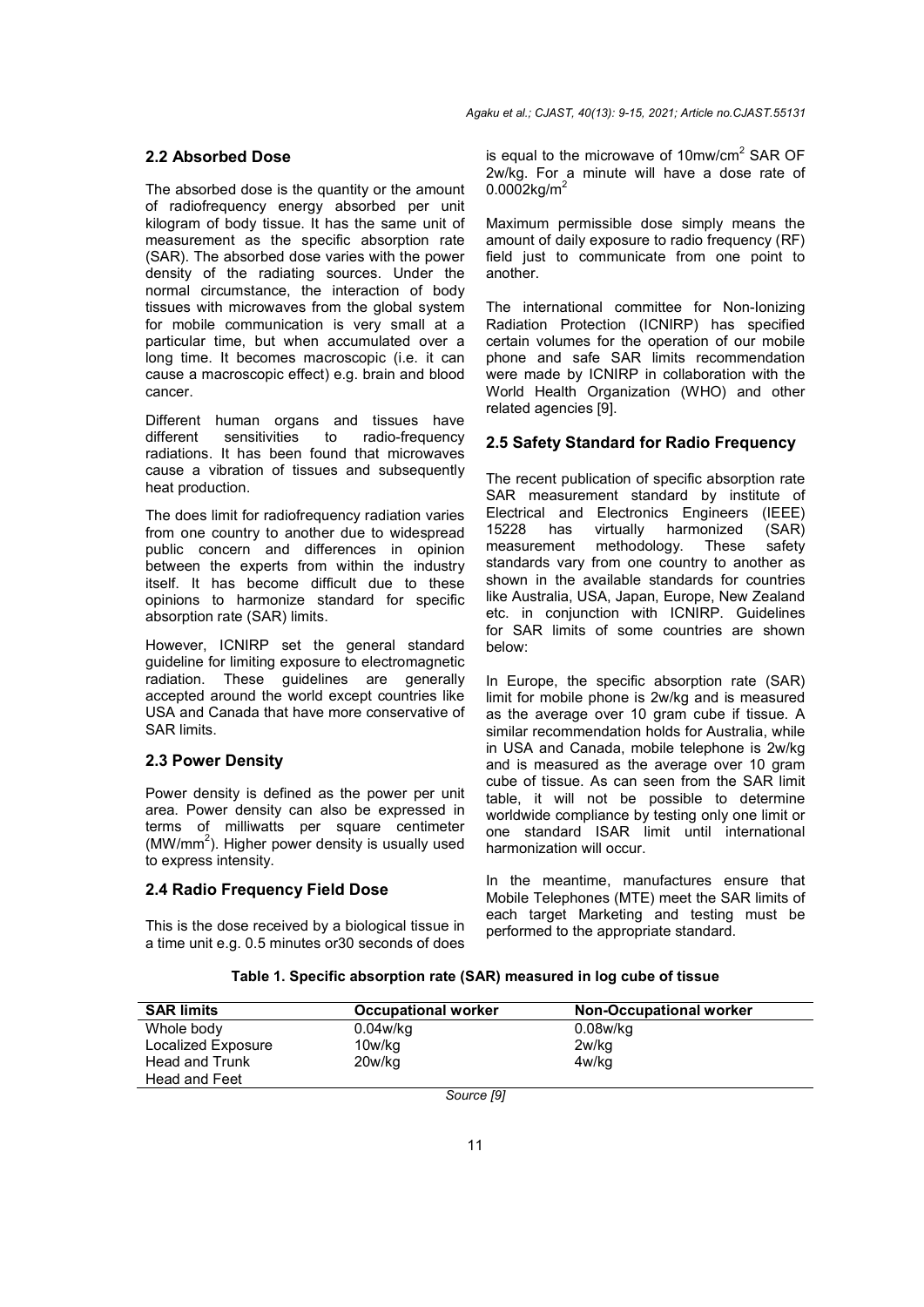|                | <b>Australia</b><br><b>ACA</b> | <b>USA ANSIC</b><br>93.1 | <b>Europe</b><br><b>ENV</b><br>50/66 | Japan<br><b>TT/MPT</b> | <b>New</b><br><b>Zealand</b><br>NZ52772 |
|----------------|--------------------------------|--------------------------|--------------------------------------|------------------------|-----------------------------------------|
| Whole Body     | $0.04$ w/kq                    | 0.8 w.kg                 | $0.8$ w.kg                           | $0.04$ w.kg            | $0.08$ w.kg                             |
| Spatial peak   | 2w/kg                          | $1.6$ w/kg               | 2w/kg                                | 2w/kg                  | 2w/kg                                   |
| Averaging time | 6 min                          | 6 min                    | 6 min                                | 6 min                  | 6 min                                   |
| Averaging mass | 10 g                           | 10 <sub>g</sub>          | 10 <sub>q</sub>                      | 10 <sub>q</sub>        | 10 <sub>g</sub>                         |
| Shape          | Cube                           | Cube                     | Cube                                 | Cube                   | Cube                                    |
| Source [9]     |                                |                          |                                      |                        |                                         |

## **Table 2. Specific absorption rate (SAR) limits for occupation**

## **Table 3. Specific absorption rate (sar) limits for non occupation**

|                | <b>Australia</b> | <b>USA ANSIC</b> | <b>Europe</b> | Japan           | <b>New</b>     |
|----------------|------------------|------------------|---------------|-----------------|----------------|
|                | <b>ACA</b>       | 93.1             | <b>ENV</b>    | <b>TT/MPT</b>   | <b>Zealand</b> |
|                |                  |                  | 50/66         |                 | NZ52772        |
| Whole Body     | 0.04w/kg         | $0.04$ w.kg      | $0.04$ w.kg   | $0.04$ w.kg     | $0.04$ w.kg    |
| Spatial peak   | 10w/kg           | 8w/kg            | 10w/kg        | $0.8$ w/kq      | 10w/kg         |
| Averaging time | 6 min            | 6 min            | 6 min         | 6 min           | 6 min          |
| Averaging mass | 10 g             | 10 <sub>q</sub>  | 10 g          | 10 <sub>g</sub> | 10 g           |
| Shape          | Cube             | Cube             | Cube          | Cube            | Cube           |
|                |                  | Source [9]       |               |                 |                |



**Fig. 1. Factor affecting specific absorption rate SAR [9]**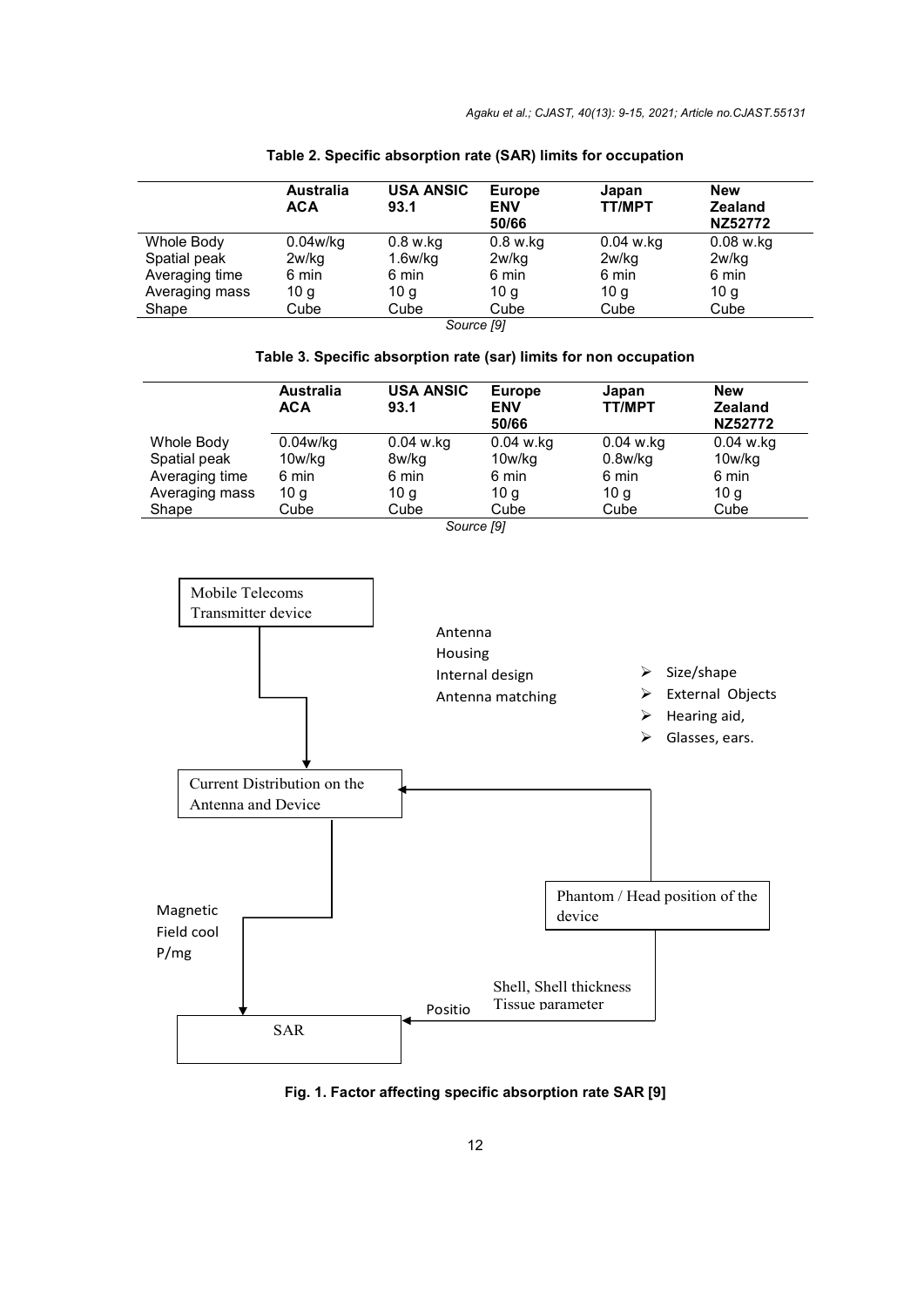Report in [10] recommended that any exposure to radiation (radio frequency) above the recommendation for SAR limits should be kept as low as reasonable achievable. The recommended dose limits is modified across the whole world by the recommended agencies such as WHO & ICNIRP etc, expect for countries like Australia, USA, Europe and Japan etc. who have their specific SAR limits.

The latest recommended SAR limits were specific in 2000. They are not compulsory but in many countries, they have been enacted as legally binding regularities.

# **2.6 Time Limit for Specific Absorption Rate (SAR)**

It has been established by some researchers that the more one spend has/her time talking on the phone (GSM handsets) the more exposure to microwave radiation is enhanced. Therefore, users of global system for mobile communication should be mindful of the time they use in communicating through GSM handset to minimize the bio-effects of GSM handsets.

#### **2.7 Radio Frequency Field Exposure Distance**

The distance to which exposure from a small source of radiation (GSM handsets) is inversely proportional to the square of the distance from the source (i.e. inverse Square Law).

$$
Intensity = \frac{c}{x^2} \tag{1}
$$

Where  $c$  is the proportionality constant and  $X$  is the distance from the source to the tissue

Equation (1) implies that at very far distance  $X$ , the intensity of radiation is reduced positioning the handset at a distance from the body organs.

#### **3. SOME BIOLOGICAL EFFECTS GSM HANDSETS**

The author in [11] applied some physical principles and engineering methods to optimize the design and the performance of a microwave antenna structured for use in cancer therapy. The arrays of thus micro strip patch antenna were constructed from thin and flexible printed circuited board materials for heating large areas of superficial tissues for application in hypothermic treatment of chest wall recurrence of breast carcinoma.

The quantitative knowledge of the close of radio frequency radiation, absorbed in an exposed biological tissue is essential in understanding the bio effects of radio frequency exposure.

Dostimetric information must be estimated form the measurements made outside the tissue by the use of mechanical or mathematical models. This estimation is extremely complex depending on the following:

- i. Parameter of tissues (i.e. dielectric values. Shape division and orientation as well as stability respects to the fields).
- ii. The radiofrequency parameter (frequency, intensity, pulse parameter, time rate energy deposition and near vs. far fields).
- iii. The environmental (e.g. reflection or conductive agents in the fields).

These methods can also be used in obtaining biological effects of radiation from the Global system for mobile communication. These are resistive and dielectric losses from an applied electromagnetic field. Frictional losses from molecular oscillations due to the absorbed energy pressure wave and simple thermal conduction from areas of high temperature to areas of low temperature. The recent work relied primarily on an applied electromagnetic field to induced heating of superficial tissue at a depth of up to (1cm) and thermal conduction to heat slightly deeper and smoother temperature profile. Additionally, the measurement of electric field strength in the extreme near field of the radiating antenna is however very difficult to measurement and these difficulties are further compounded by the interaction of the radiating source with the human tissues. SAR results depend on various parameters such as the position of radio Frequency energy source near the human body, posture size anatomy and many other factors. The absorption and distribution of electromagnetic energy in the body are very complex phenomena that depend on the body with respect to the field vector the electrical prospects of the complexity of the field distribution places great demands on the measurement probes with respect to spherical isotropy linear response, spatial resolution, minimum field disturbances and boundary effects. These dielectric properties are summarized in the table below. The parameters are equivalent to human brain tissues, which can be used for SAR calculation.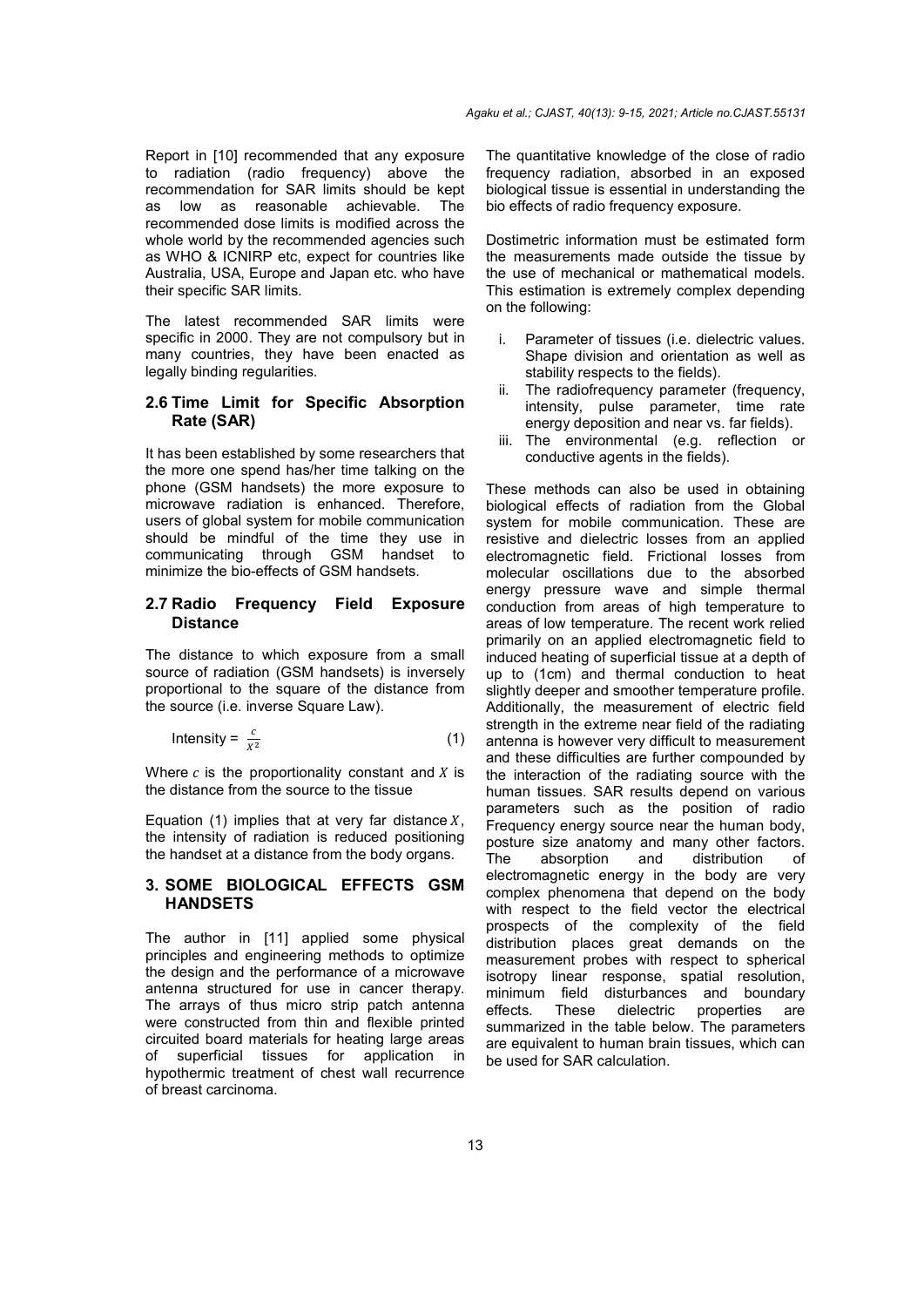| <b>Brain tissues</b> |        | <b>Frequency</b> |      | Range          |
|----------------------|--------|------------------|------|----------------|
|                      | 900MHz |                  |      | <b>1800MHz</b> |
|                      | εr     |                  | εr   | o              |
| Grey Brain matter    | 51.4   | 1.06             | 49.5 | 1.44           |
| White Brain matter   | 34.0   | 0.59             | 32.6 | 0.84           |
| Homogenous medium    |        |                  |      |                |
|                      |        | Source [9]       |      |                |

| Table 4. Data on dielectric parameters of tissues and tissue equivalent |  |
|-------------------------------------------------------------------------|--|
|-------------------------------------------------------------------------|--|

Federal communication committee [12] and QET Bulletin (65) recommended that unit "volt per meter" (V/M) be used to measure the electric field strength and the unit and "Ampere per meter" (AIM) be used to measure the strength of a magnetic field.

Alternatively, the electromagnetic field can be measure in the unit called "power density" i.e. power per unit area (w/kg/m<sup>2</sup>) or (wkg<sup>-1</sup>m<sup>-2</sup>).

The author in [13] researched on the effects of GSM radio frequency fields to cage a rat for one hour, 2 hour etc on brain tissues showed that for the specific absorption rate (SAR) of 4w/kg there was no significant difference in the album leakage from blood vessels in marine brains to those of unexposed groups. However when exposed to the radiofrequency radiations of 900MHz for hours at SAR ranging from (0.3-7.5) w/kg. Serum album extravasations were significant in the group exposed to the highest SAR i.e. 7.5 with minimum leakage found in freely moving and sham-exposed control groups.

He also examined the effects of GSM microwaves exposed on genomic expose of the brain by measuring the changes in the RNAs of hap 70 (i.e. the available specie of rate for the research). The transcription factor genes c-fos and c-juns and the glial structural geneglial fibrillary acidic protein. They found that some minor stress response could be induced as the result. It could not result in long lasting or reactive changes in the brain.

However significant albumin leakage was found in the rat brain exposed for 2 hours to both continuous and pulsed of 915 MHz microwaves at SARs between 0.016 w/kg and 5w/kg. similarly, increased pincytonio uptake of traces (rhodomine ferritin complex) by cerebral capillary endothelia cells were found in rate exposed for (30-120) minutes to 2450 MHz microwaves at relatively low levels (10mw/cm2) SAR=2wa/kg pulse with 10ms at 100 pulses.

Federal Communication Committee (ECC) QUT Bulletin (56) reports that biological effects can results from animals or humans exposed to radio frequency energy. Biological effects to result from heating of tissues by RF energy are often referred to as thermal effects.

It has been shown for some years that exposure to very high level of radio frequency radiation can be very harmfully due to the ability of RF energy to heat biological tissues rapidly. This is the principle by which microwave ovens cook food.

#### **4. CONCLUSION**

The word radio frequency in physics is that part the electromagnetic spectrum where electromagnetic waves have frequencies within the range of 3 KH z to 300GHz. When this radio frequency range from several hundreds of Hertz (MHz) to several thousands of Hertz (GHz) then it is called microwave which is a specific category of radio wave that can be defined the frequency energy. Specifically, most mobile phone operate within the frequency range of (1900-2000) MHz for the digital system, while the analog system operate on the frequency range of (450-900).

This review has shown that by using the available literature, radio frequency (RF) or microwaves of GSM handsets can cause the heating of tissues which significantly result in some biophysical effects such as leukemia (blood cancer), headaches, dizziness, eye defects, brain tumor level of radio frequency radiation can be very harmful due to the ability of the radio frequency energy to heat biological tissues rapidly. Exposure to high radio frequency intensity result to the heating of biological tissues and a rise in body temperature, human tissues that are most affected due to the temperature rise is particularly the eye because of its relative lack of available blood flow to dissipate the excessive heat level. Certain recognized bodies like the international committee on Non-ionizing Radiation protection (ICNIRP). Institute of Electrical and Electronics Engineers (IEEE) and